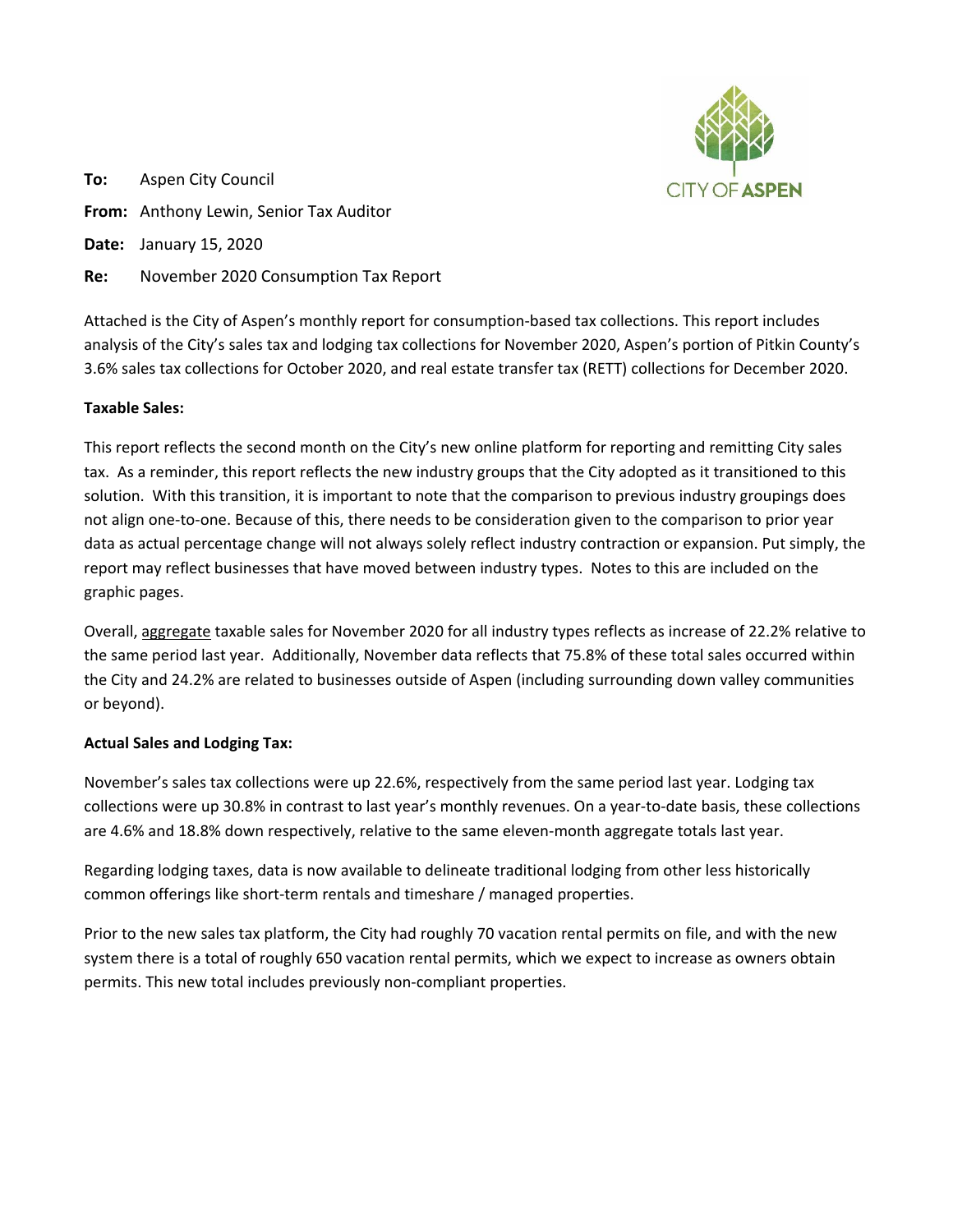

Below is a graph showing the breakdown of monthly rental accommodations activity by type.

# **City Share of County Sales Tax:**

Aspen's portion of Pitkin County's sales tax collections (one month behind City collection statistics because they are collected at the State level) for October were up 30.7%. On a year-to-date basis, Aspen's portion of Pitkin County's sales tax is up 0.8%. Collections, because they are done at a State level, have received a boost from online retail sales and tax remittance through a central point.

# **Real Estate Transfer Taxes:**

Housing real estate transfer tax collections for December were up 155.6% and are 108.4% above collections from the prior year. Wheeler real estate transfer tax collections for December were up 149.9% and are up in total compared to the prior year's collections by 114.5%. Market activity continues to exceed expectations and has driven collections past double *annual* forecasts.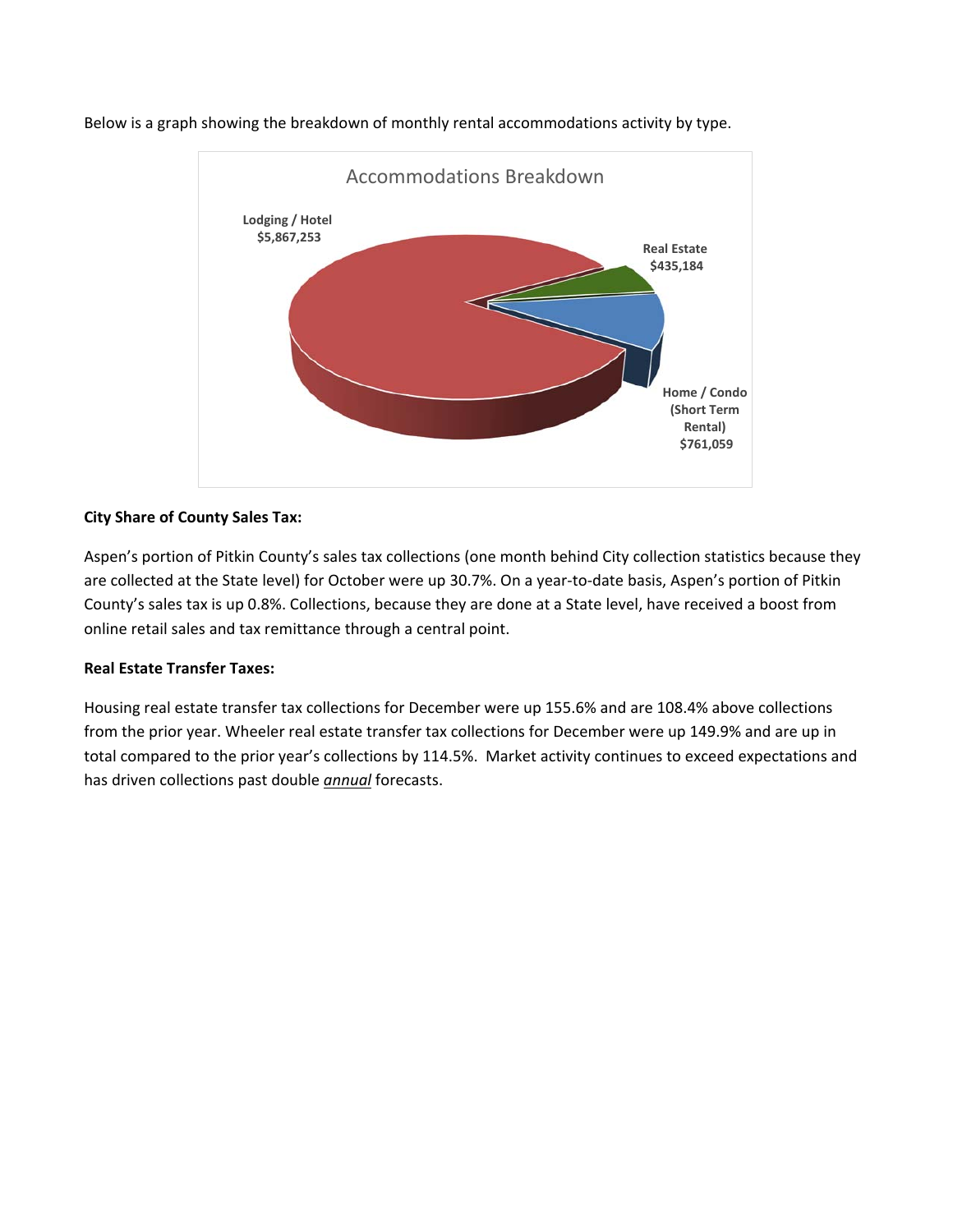| Category                    | In-Town      | Out-of-Town | <b>Grand Total</b> |
|-----------------------------|--------------|-------------|--------------------|
| <b>Total Accommodations</b> | \$6,918,637  | \$144,858   | \$7,063,495        |
| Construction / Trades       | \$3,739,143  | \$2,742,045 | \$6,481,188        |
| Misc. / Other               | \$839,191    | \$3,888,068 | \$4,727,258        |
| Food / Drug                 | \$3,888,660  | \$109,653   | \$3,998,313        |
| Bar / Restaurant            | \$3,914,433  | \$0         | \$3,914,433        |
| Fashion / Clothing          | \$3,021,063  | \$265,943   | \$3,287,006        |
| Outdoor / Sporting          | \$2,776,141  | \$31,382    | \$2,807,523        |
| Utilities / Telecomm        | \$714,986    | \$1,874,423 | \$2,589,409        |
| Auto                        | \$2,318,194  | \$0         | \$2,318,194        |
| Gallery / Jewelry           | \$574,149    | \$210,465   | \$784,614          |
| Liquor                      | \$633,301    | \$14,438    | \$647,738          |
| Marijuana                   | \$606,239    | \$0         | \$606,239          |
| Bank / Finance              | \$0          | \$247,290   | \$247,290          |
| Health / Beauty             | \$119,937    | \$63,226    | \$183,163          |
| <b>Grand Total</b>          | \$30,064,073 | \$9,591,790 | \$39,655,863       |

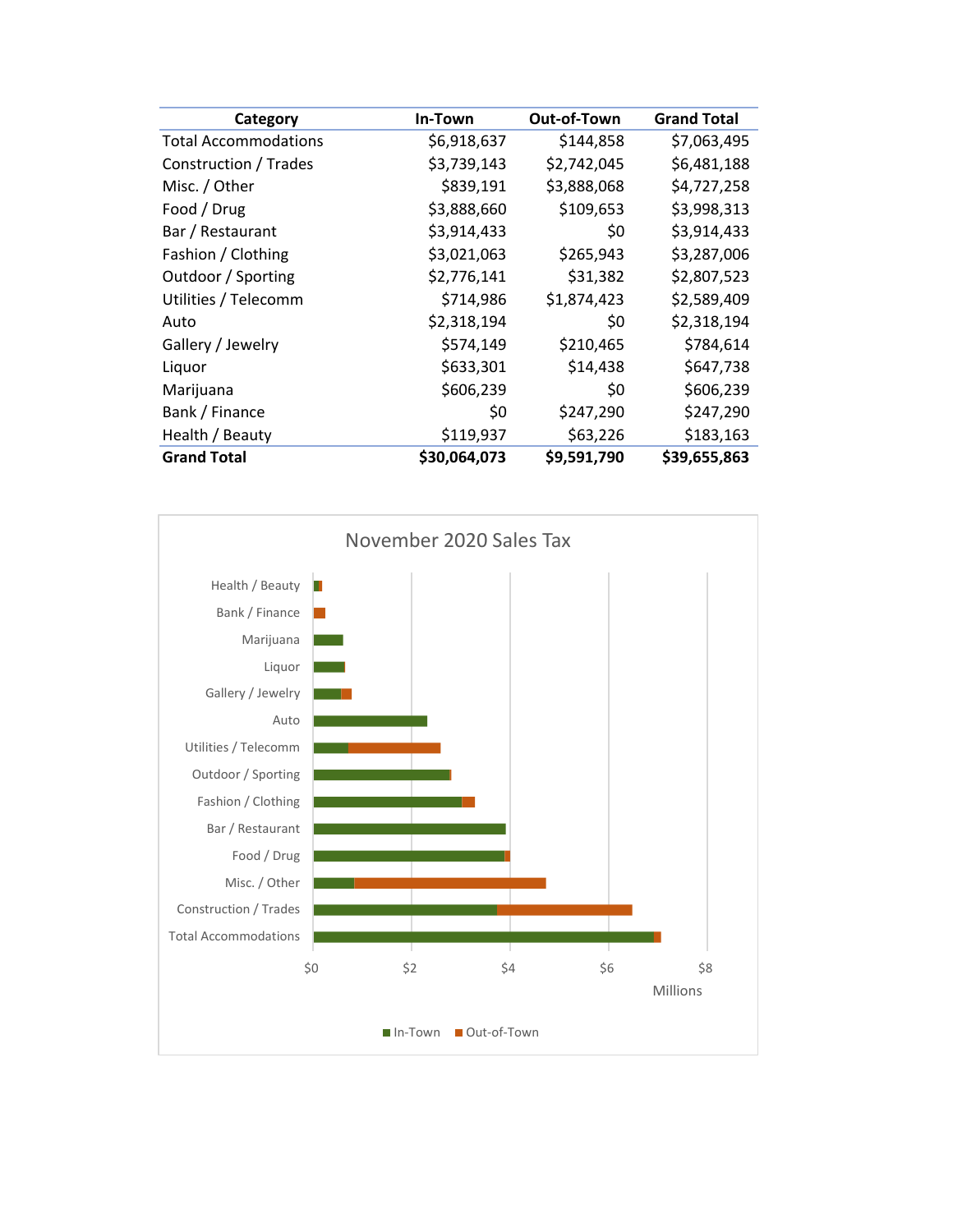#### **City of Aspen Retail Sales by Industry November 2020**



Beginning October 2020, industries were assessed and revised. This includes Luxury Goods which no longer reflects high end clothing which now is captured within Clothing. Additionally, two new categories (Bank / Finance and Health / Beauty) were added to reflect items previous reported within Miscellaneous. These adjustments will ultimately skew the annual percentage change in these industries and is therefore important to note - industry contraction or expansion cannot be gauged by these percentages until a full year's worth of data has been compiled with the new categorizations.

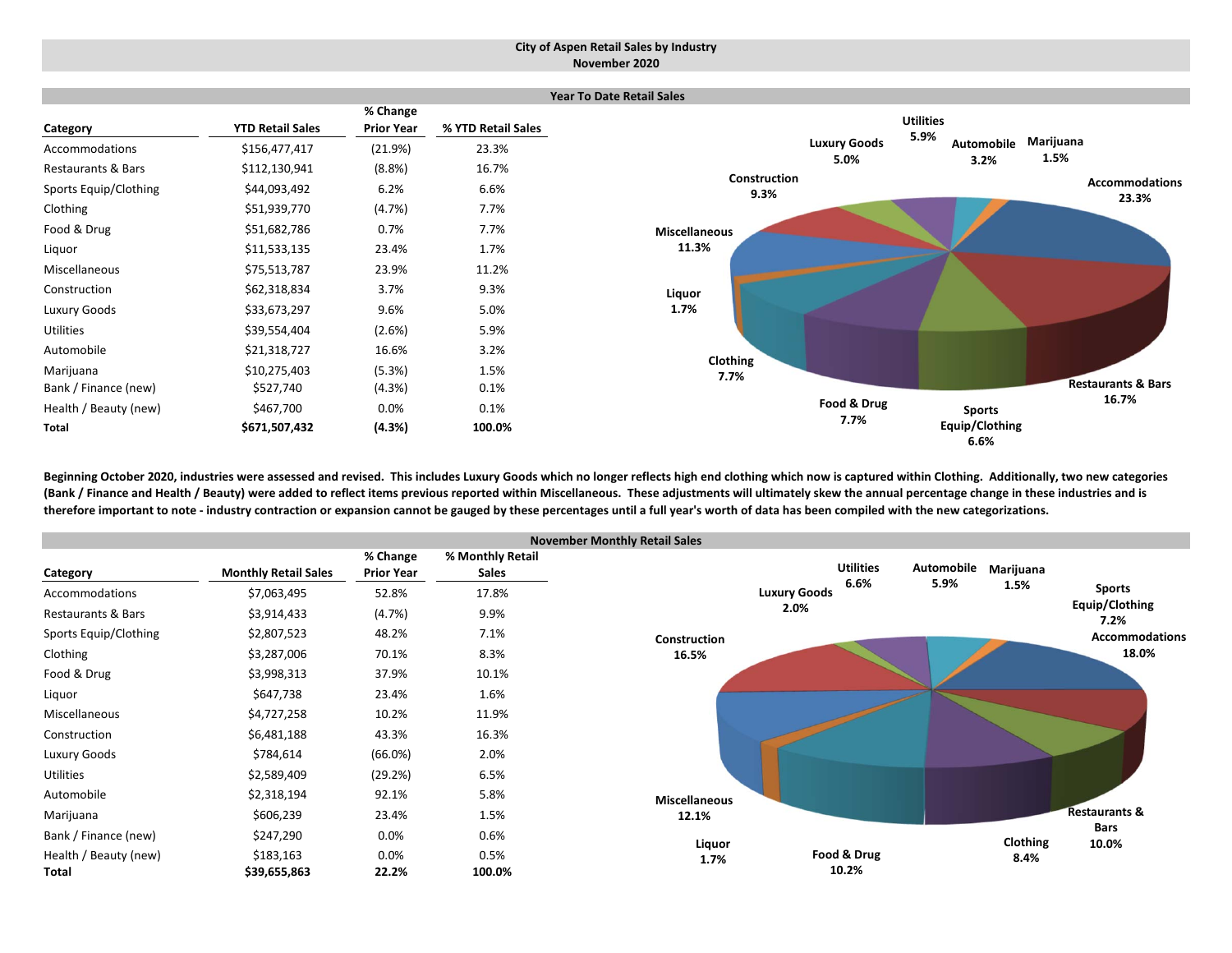# **City of Aspen Sales and Lodging Tax November 2020**

|                                                     |                  | <b>Year To Date Tax Collections</b> |                                           |                                                                                              |  |
|-----------------------------------------------------|------------------|-------------------------------------|-------------------------------------------|----------------------------------------------------------------------------------------------|--|
|                                                     | <b>YTD Taxes</b> | % YTD                               |                                           | 1.0% Sales Tax: Parks &                                                                      |  |
| Tax Type                                            | <b>Collected</b> | <b>Taxes</b>                        | 2.0% Lodging Tax: Tourist<br>Promotion/   | Open Space                                                                                   |  |
| 1.0% Sales Tax: Parks & Open Space                  | \$6,697,256      | 40.0%                               | Transportation                            | 40.0%                                                                                        |  |
| 0.5% Sales Tax: Parks & Open Space                  | \$3,347,856      | 20.0%                               | 15.9%                                     |                                                                                              |  |
| 0.15% Sales Tax: Transportation                     | \$1,003,830      | 6.0%                                |                                           |                                                                                              |  |
| 0.45% Sales Tax: Affordable Housing/ Childcare      | \$3,013,492      | 18.0%                               |                                           |                                                                                              |  |
| 2.0% Lodging Tax: Tourist Promotion/ Transportation | \$2,665,887      | 15.9%                               | 0.45% Sales Tax:                          |                                                                                              |  |
| <b>Total</b>                                        | \$16,728,321     | 100%                                | Affordable Housing/<br>Childcare<br>18.0% | 0.5% Sales Tax: Parks<br>0.15% Sales Tax:<br>& Open Space<br>Transportation<br>20.0%<br>6.0% |  |

### **November Monthly Tax Collections**

| Tax Type                                            | <b>Monthly Taxes</b><br><b>Collected</b> | % Monthly<br><b>Taxes</b> | 2.0% Lodging Tax:<br><b>Tourist Promotion/</b> |                                            | 1.0% Sales Tax: Parks &<br>Open Space |
|-----------------------------------------------------|------------------------------------------|---------------------------|------------------------------------------------|--------------------------------------------|---------------------------------------|
| 1.0% Sales Tax: Parks & Open Space                  | \$405,331                                | 42.4%                     | Transportation<br>10.9%                        |                                            | 42.4%                                 |
| 0.5% Sales Tax: Parks & Open Space                  | \$202,684                                | 21.2%                     |                                                |                                            |                                       |
| 0.15% Sales Tax: Transportation                     | \$60,779                                 | 6.4%                      |                                                |                                            |                                       |
| 0.45% Sales Tax: Affordable Housing/ Childcare      | \$182,416                                | 19.1%                     |                                                |                                            |                                       |
| 2.0% Lodging Tax: Tourist Promotion/ Transportation | \$104,040                                | 10.9%                     | 0.45% Sales Tax:                               |                                            |                                       |
| <b>Total</b>                                        | \$955,250                                | 100%                      | Affordable Housing/<br>Childcare<br>19.1%      | 0.15% Sales Tax:<br>Transportation<br>6.4% | 0.5% Sales Tax: Parks<br>& Open Space |

**21.2%**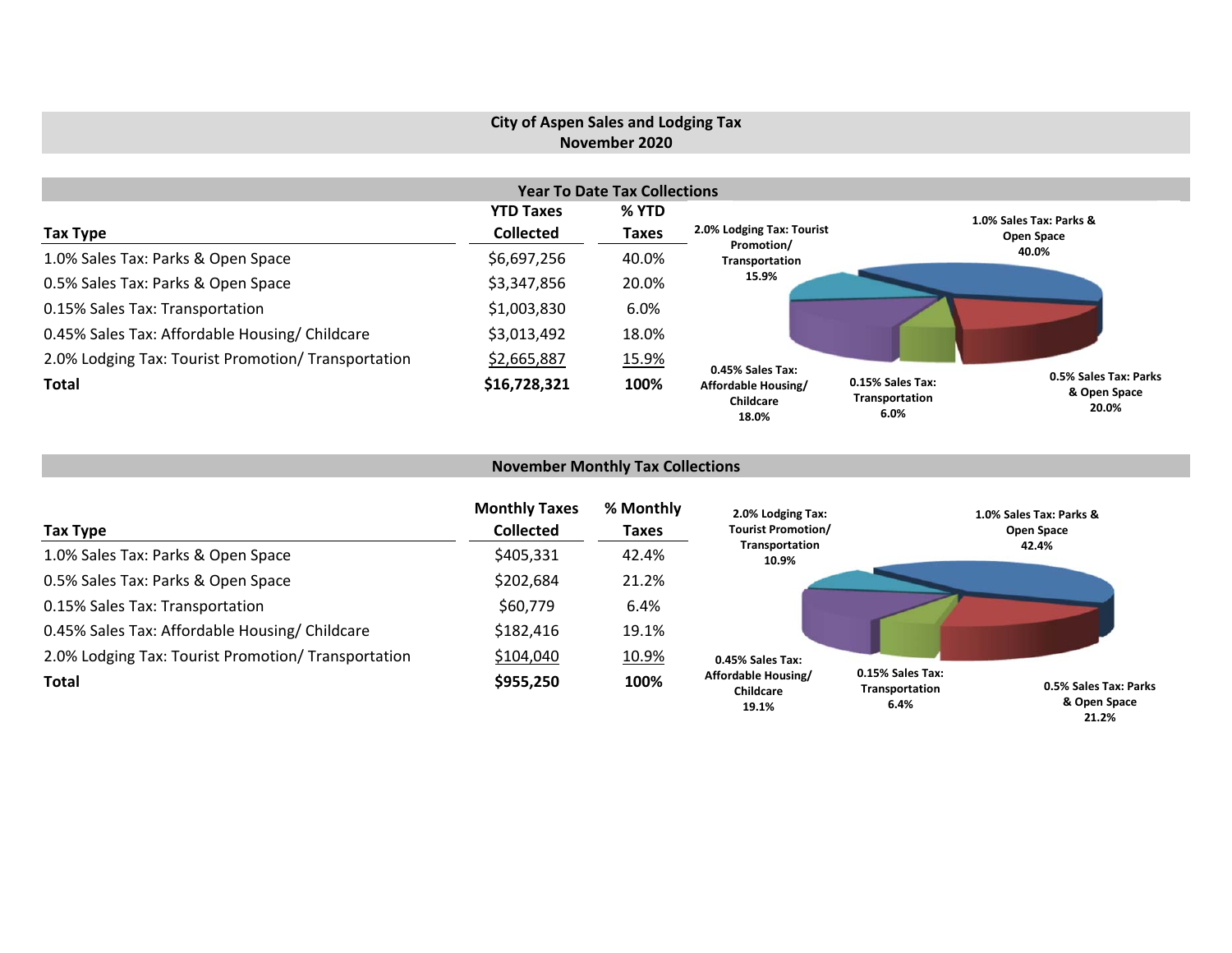### **City of Aspen Sales Tax 2.1% November 2020**

| <b>Current Month Revenues are</b> | 22.6%  | above last year's Monthly Revenues.             |
|-----------------------------------|--------|-------------------------------------------------|
| <b>Year To Date Revenues are</b>  | (2.5%) | below Year To Date Budgeted Revenues.           |
| <b>Year To Date Revenues are</b>  | (4.6%) | below last year's Actual Year To Date Revenues. |

|       |               | 2020 Monthly Budget vs. 2020 Actual |            |               | 2020 YTD Budget vs. 2020 Actual |            | 2020 vs. 2019 |           |              |            |  |
|-------|---------------|-------------------------------------|------------|---------------|---------------------------------|------------|---------------|-----------|--------------|------------|--|
| Month | <b>Budget</b> | Actual                              | Variance   | <b>Budget</b> | Actual                          | Variance   | 2019 Monthly  | Variance  | 2019 YTD     | Variance   |  |
| Jan   | \$1,918,600   | \$1,991,690                         | 3.8%       | \$1,918,600   | \$1,991,690                     | 3.8%       | \$1,862,971   | 6.9%      | \$1,862,971  | 6.9%       |  |
| Feb   | \$1,736,100   | \$1,857,466                         | 7.0%       | \$3,654,700   | \$3,849,156                     | 5.3%       | \$1,737,770   | 6.9%      | \$3,600,741  | 6.9%       |  |
| Mar   | \$1,982,200   | \$1,087,955                         | (45.1%)    | \$5,636,900   | \$4,937,111                     | (12.4%)    | \$2,010,993   | (45.9%)   | \$5,611,734  | $(12.0\%)$ |  |
| Apr   | \$676,600     | \$458,858                           | (32.2%)    | \$6,313,500   | \$5,395,969                     | (14.5%)    | \$757,958     | (39.5%)   | \$6,369,692  | (15.3%)    |  |
| May   | \$570,600     | \$496,175                           | $(13.0\%)$ | \$6,884,100   | \$5,892,144                     | $(14.4\%)$ | \$646,709     | (23.3%)   | \$7,016,401  | $(16.0\%)$ |  |
| June  | \$1,422,000   | \$1,151,068                         | (19.1%)    | \$8,306,100   | \$7,043,212                     | (15.2%)    | \$1,382,830   | (16.8%)   | \$8,399,231  | (16.1%)    |  |
| July  | \$1,849,000   | \$1,736,692                         | (6.1%)     | \$10,155,100  | \$8,779,904                     | (13.5%)    | \$1,920,481   | $(9.6\%)$ | \$10,319,712 | $(14.9\%)$ |  |
| Aug   | \$1,575,800   | \$1,560,293                         | $(1.0\%)$  | \$11,730,900  | \$10,340,197                    | (11.9%)    | \$1,568,118   | (0.5%)    | \$11,887,829 | $(13.0\%)$ |  |
| Sept  | \$1,287,100   | \$1,937,430                         | 50.5%      | \$13,018,000  | \$12,277,626                    | (5.7%)     | \$1,339,131   | 44.7%     | \$13,226,960 | (7.2%)     |  |
| Oct   | \$756,200     | \$933,598                           | 23.5%      | \$13,774,200  | \$13,211,224                    | $(4.1\%)$  | \$813,092     | 14.8%     | \$14,040,052 | $(5.9\%)$  |  |
| Nov   | \$654,800     | \$851,210                           | 30.0%      | \$14,429,000  | \$14,062,433                    | (2.5%)     | \$694,364     | 22.6%     | \$14,734,416 | $(4.6\%)$  |  |
| Dec   | \$2,548,500   |                                     |            | \$16,977,500  |                                 |            | \$2,465,684   |           | \$17,200,100 |            |  |

#### **Actual Collections Year To Date Through November**

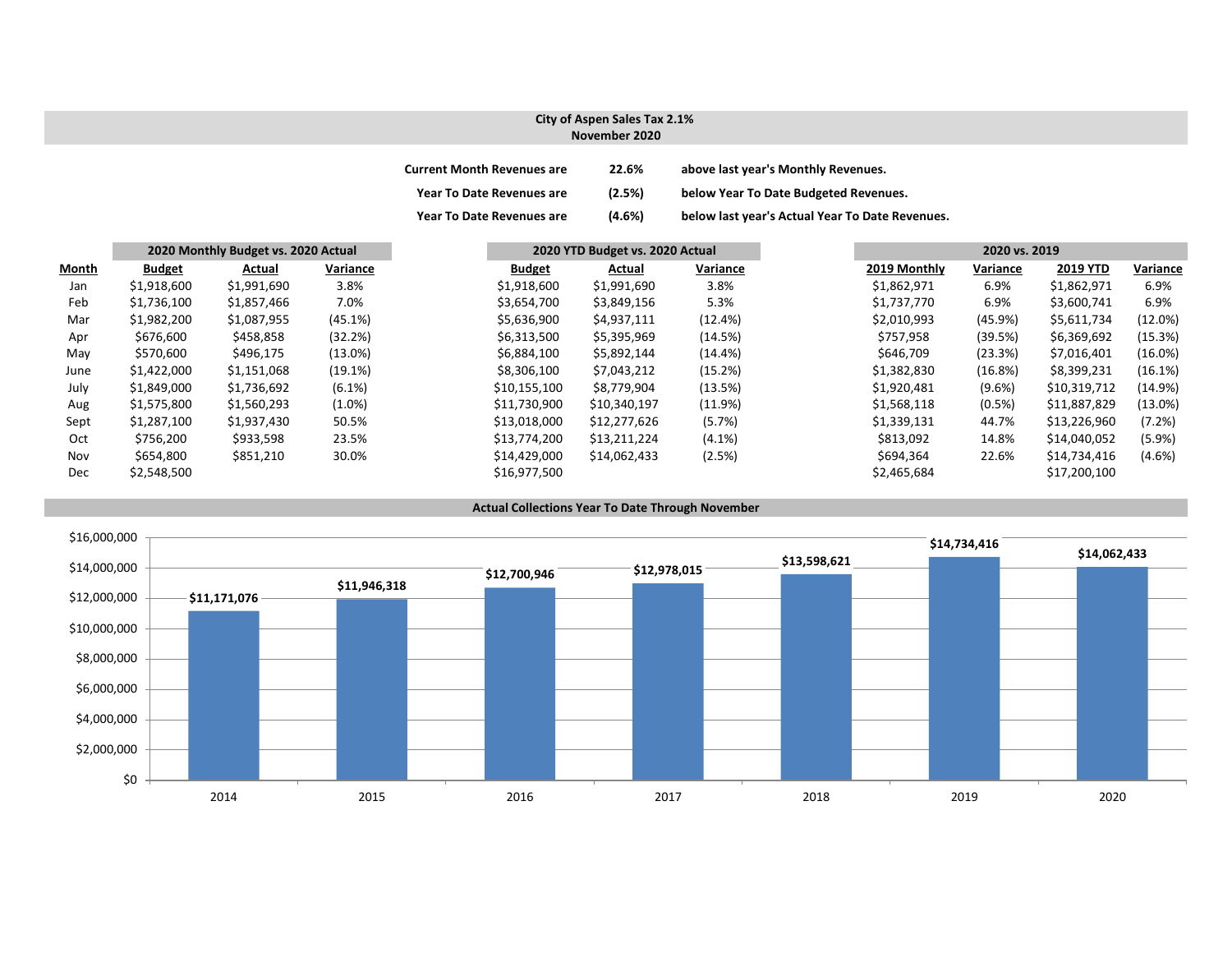### **City of Aspen Tourist Promotion 1.5% Lodging Tax (0.5% Rate for 2010 and Prior) November 2020**

**Current MonthRevenues are 30.8% above last year's Monthly Revenues.**

**Year ToDate Revenues are (16.7%) below Year To Date Budgeted Revenues.**

**Year To**(18.8%) below last year's Actual Year To Date Revenues adjusted for rate increase.

|       |               | 2020 Monthly Budget vs. 2020 Actual |            | 2020 YTD Budget vs. 2020 Actual |             |          | 2020 vs. 2019 |              |            |                 |            |
|-------|---------------|-------------------------------------|------------|---------------------------------|-------------|----------|---------------|--------------|------------|-----------------|------------|
| Month | <b>Budget</b> | Actual                              | Variance   | <b>Budget</b>                   | Actual      | Variance |               | 2019 Monthly | Variance   | <b>2019 YTD</b> | Variance   |
| Jan   | \$412,500     | \$423,412                           | 2.6%       | \$412,500                       | \$423,412   | 2.6%     |               | \$435,183    | (2.7%)     | \$435,183       | (2.7%)     |
| Feb   | \$390,000     | \$417,502                           | 7.1%       | \$802,500                       | \$840,914   | 4.8%     |               | \$386,172    | 8.1%       | \$821,355       | 2.4%       |
| Mar   | \$420,000     | \$197,251                           | $(53.0\%)$ | \$1,222,500                     | \$1,038,165 | (15.1%)  |               | \$441,407    | (55.3%)    | \$1,262,762     | (17.8%)    |
| Apr   | \$60,000      | \$5,581                             | (90.7%)    | \$1,282,500                     | \$1,043,746 | (18.6%)  |               | \$72,042     | (92.3%)    | \$1,334,804     | (21.8%)    |
| May   | \$45,000      | \$8,770                             | (80.5%)    | \$1,327,500                     | \$1,052,516 | (20.7%)  |               | \$55,183     | $(84.1\%)$ | \$1,389,987     | (24.3%)    |
| June  | \$217,500     | \$99,543                            | (54.2%)    | \$1,545,000                     | \$1,152,059 | (25.4%)  |               | \$207,585    | (52.0%)    | \$1,597,572     | (27.9%)    |
| July  | \$300,000     | \$263,959                           | $(12.0\%)$ | \$1,845,000                     | \$1,416,018 | (23.3%)  |               | \$312,072    | (15.4%)    | \$1,909,644     | (25.8%)    |
| Aug   | \$255,000     | \$227,695                           | (10.7%)    | \$2,100,000                     | \$1,643,713 | (21.7%)  |               | \$236,486    | (3.7%)     | \$2,146,131     | (23.4%)    |
| Sept  | \$157,500     | \$206,067                           | 30.8%      | \$2,257,500                     | \$1,849,780 | (18.1%)  |               | \$168,611    | 22.2%      | \$2,314,741     | (20.1%)    |
| Oct   | \$82,500      | \$71,598                            | (13.2%)    | \$2,340,000                     | \$1,921,378 | (17.9%)  |               | \$87,775     | (18.4%)    | \$2,402,516     | $(20.0\%)$ |
| Nov   | \$60,000      | \$78,030                            | 30.1%      | \$2,400,000                     | \$1,999,408 | (16.7%)  |               | \$59,637     | 30.8%      | \$2,462,153     | (18.8%)    |
| Dec   | \$490,500     |                                     |            | \$2,890,500                     |             |          |               | \$451,985    |            | \$2,914,139     |            |

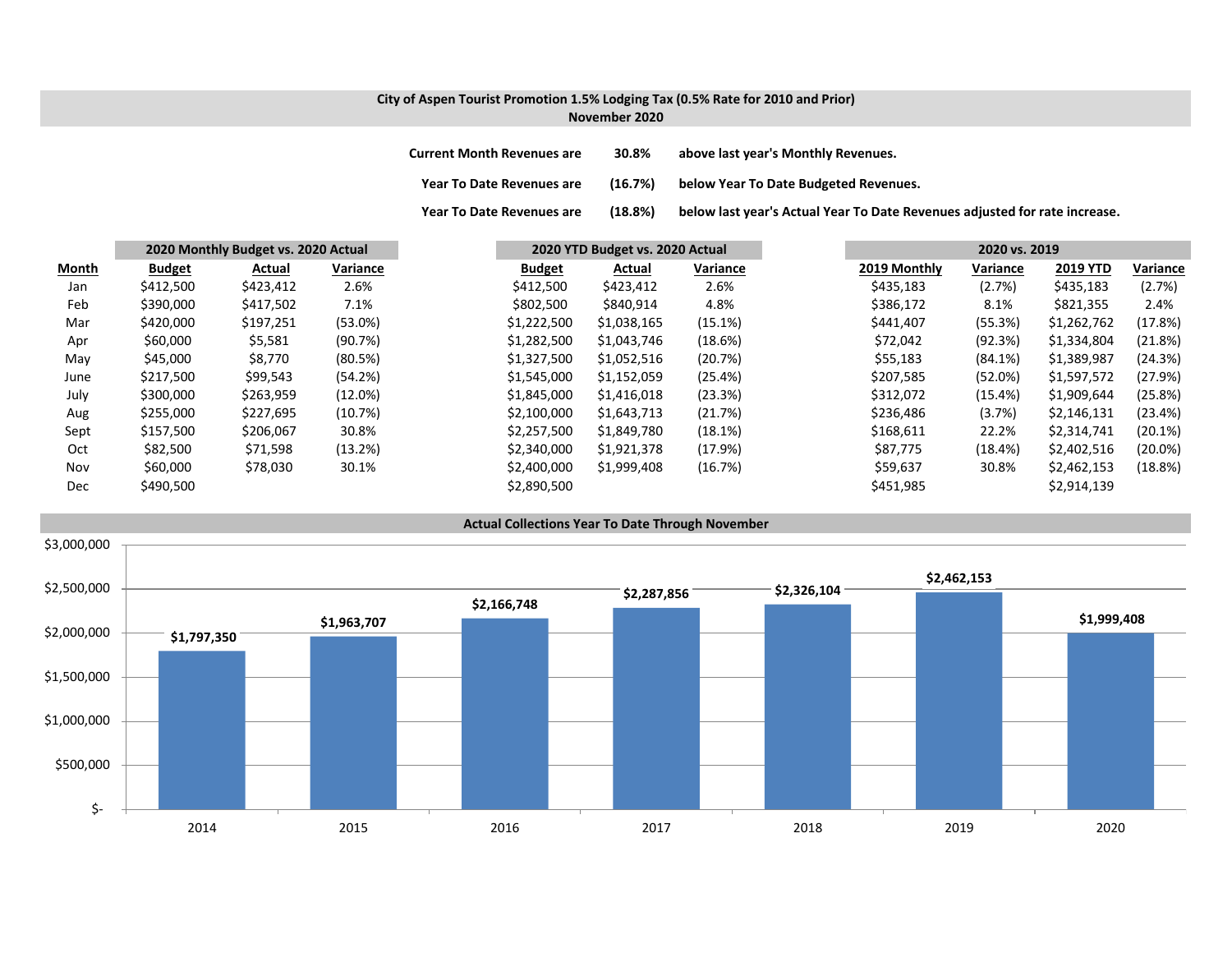### **City of Aspen Transportation 0.5% Lodging Tax November 2020**

| <b>Current Month Revenues are</b> | 30.8%   | above last year's Monthly Revenues.             |
|-----------------------------------|---------|-------------------------------------------------|
| <b>Year To Date Revenues are</b>  | (16.7%) | below Year To Date Budgeted Revenues.           |
| <b>Year To Date Revenues are</b>  | (18.8%) | below last year's Actual Year To Date Revenues. |

|       |               | 2020 Monthly Budget vs. 2020 Actual |            |               | 2020 YTD Budget vs. 2020 Actual |          |  | 2020 vs. 2019 |          |                 |          |  |
|-------|---------------|-------------------------------------|------------|---------------|---------------------------------|----------|--|---------------|----------|-----------------|----------|--|
| Month | <b>Budget</b> | Actual                              | Variance   | <b>Budget</b> | Actual                          | Variance |  | 2019 Monthly  | Variance | <b>2019 YTD</b> | Variance |  |
| Jan   | \$137,500     | \$141,137                           | 2.6%       | \$137,500     | \$141,137                       | 2.6%     |  | \$145,061     | (2.7%)   | \$145,061       | (2.7%)   |  |
| Feb   | \$130,000     | \$139,167                           | 7.1%       | \$267,500     | \$280,304                       | 4.8%     |  | \$128,724     | 8.1%     | \$273,785       | 2.4%     |  |
| Mar   | \$140,000     | \$65,750                            | (53.0%)    | \$407,500     | \$346,054                       | (15.1%)  |  | \$147,136     | (55.3%)  | \$420,920       | (17.8%)  |  |
| Apr   | \$20,000      | \$1,860                             | (90.7%)    | \$427,500     | \$347,915                       | (18.6%)  |  | \$24,014      | (92.3%)  | \$444,934       | (21.8%)  |  |
| May   | \$15,000      | \$2,923                             | (80.5%)    | \$442,500     | \$350,838                       | (20.7%)  |  | \$18,394      | (84.1%)  | \$463,328       | (24.3%)  |  |
| June  | \$72,500      | \$33,181                            | (54.2%)    | \$515,000     | \$384,019                       | (25.4%)  |  | \$69,195      | (52.0%)  | \$532,523       | (27.9%)  |  |
| July  | \$100,000     | \$87,986                            | $(12.0\%)$ | \$615,000     | \$472,005                       | (23.3%)  |  | \$104,024     | (15.4%)  | \$636,547       | (25.8%)  |  |
| Aug   | \$85,000      | \$75,898                            | (10.7%)    | \$700,000     | \$547,903                       | (21.7%)  |  | \$78,829      | (3.7%)   | \$715,376       | (23.4%)  |  |
| Sept  | \$52,500      | \$68,700                            | 30.9%      | \$752,500     | \$616,603                       | (18.1%)  |  | \$56,203      | 22.2%    | \$771,579       | (20.1%)  |  |
| Oct   | \$27,500      | \$23,866                            | (13.2%)    | \$780,000     | \$640,469                       | (17.9%)  |  | \$29,258      | (18.4%)  | \$800,837       | (20.0%)  |  |
| Nov   | \$20,000      | \$26,010                            | 30.0%      | \$800,000     | \$666,479                       | (16.7%)  |  | \$19,879      | 30.8%    | \$820,716       | (18.8%)  |  |
| Dec   | \$163,500     |                                     |            | \$963,500     |                                 |          |  | \$150,662     |          | \$971,378       |          |  |

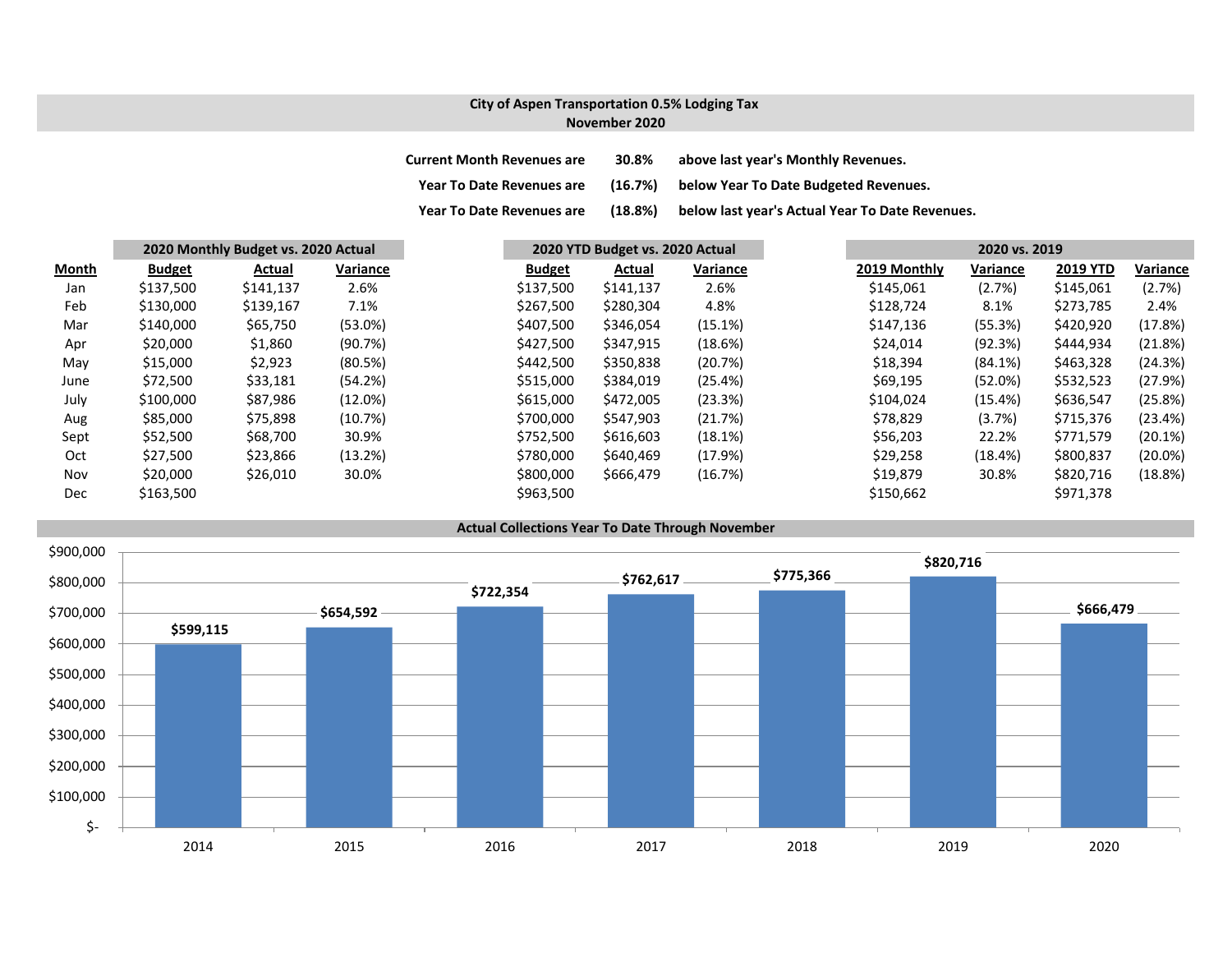## **City of Aspen Portion of Pitkin County 3.6% Sales Tax October 2020**

| <b>Current Month Revenues are</b> | 30.7% | above last year's Monthly Revenues.             |
|-----------------------------------|-------|-------------------------------------------------|
| <b>Year To Date Revenues are</b>  | 7.6%  | above Year To Date Budgeted Revenues.           |
| <b>Year To Date Revenues are</b>  | 0.8%  | above last year's Actual Year To Date Revenues. |

|       |               | 2020 Monthly Budget vs. 2020 Actual |          |               | 2020 YTD Budget vs. 2020 Actual |           |              | 2020 vs. 2019 |    |                 |           |
|-------|---------------|-------------------------------------|----------|---------------|---------------------------------|-----------|--------------|---------------|----|-----------------|-----------|
| Month | <b>Budget</b> | Actual                              | Variance | <b>Budget</b> | Actual                          | Variance  | 2019 Monthly | Variance      |    | <b>2019 YTD</b> | Variance  |
| Jan   | \$1,357,000   | \$1,512,709                         | 11.5%    | \$1,357,000   | \$1,512,709                     | 11.5%     | \$1,332,368  | 13.5%         |    | 1,332,368       | 13.5%     |
| Feb   | \$1,277,000   | \$1,449,548                         | 13.5%    | \$2,634,000   | \$2,962,257                     | 12.5%     | \$1,195,264  | 21.3%         | s  | 2,527,633       | 17.2%     |
| Mar   | \$1,293,000   | \$708,210                           | (45.2%)  | \$3,927,000   | \$3,670,467                     | (6.5%)    | \$1,460,126  | (51.5%)       |    | 3,987,758       | $(8.0\%)$ |
| Apr   | \$484,000     | \$498,211                           | 2.9%     | \$4,411,000   | \$4,168,678                     | (5.5%)    | \$543,209    | (8.3%)        | S. | 4,530,968       | $(8.0\%)$ |
| May   | \$398,000     | \$430,729                           | 8.2%     | \$4,809,000   | \$4,599,408                     | $(4.4\%)$ | \$423,901    | 1.6%          |    | 4,954,869       | (7.2%)    |
| June  | \$822,000     | \$713,217                           | (13.2%)  | \$5,631,000   | \$5,312,624                     | (5.7%)    | \$867,745    | (17.8%)       |    | 5,822,613       | (8.8%)    |
| July  | \$1,097,000   | \$1,164,095                         | 6.1%     | \$6,728,000   | \$6,476,719                     | (3.7%)    | \$1,149,462  | 1.3%          |    | 6,972,075       | $(7.1\%)$ |
| Aug   | \$917,000     | \$1,117,891                         | 21.9%    | \$7.645.000   | \$7,594,610                     | (0.7%)    | \$1,059,020  | 5.6%          | S. | 8.031.094       | $(5.4\%)$ |
| Sept  | \$801,000     | \$1,181,742                         | 47.5%    | \$8,446,000   | \$8,776,352                     | 3.9%      | \$867,293    | 36.3%         | S. | 8,898,387       | $(1.4\%)$ |
| Oct   | \$498,000     | \$845,122                           | 69.7%    | \$8,944,000   | \$9,621,474                     | 7.6%      | \$646,501    | 30.7%         |    | 9.544.889       | 0.8%      |
| Nov   | \$484,000     |                                     |          | \$9,428,000   |                                 |           | \$908,405    |               |    | 10,453,294      |           |
| Dec   | \$1,461,000   |                                     |          | \$10,889,000  |                                 |           | \$1,627,600  |               |    | 12,080,894      |           |

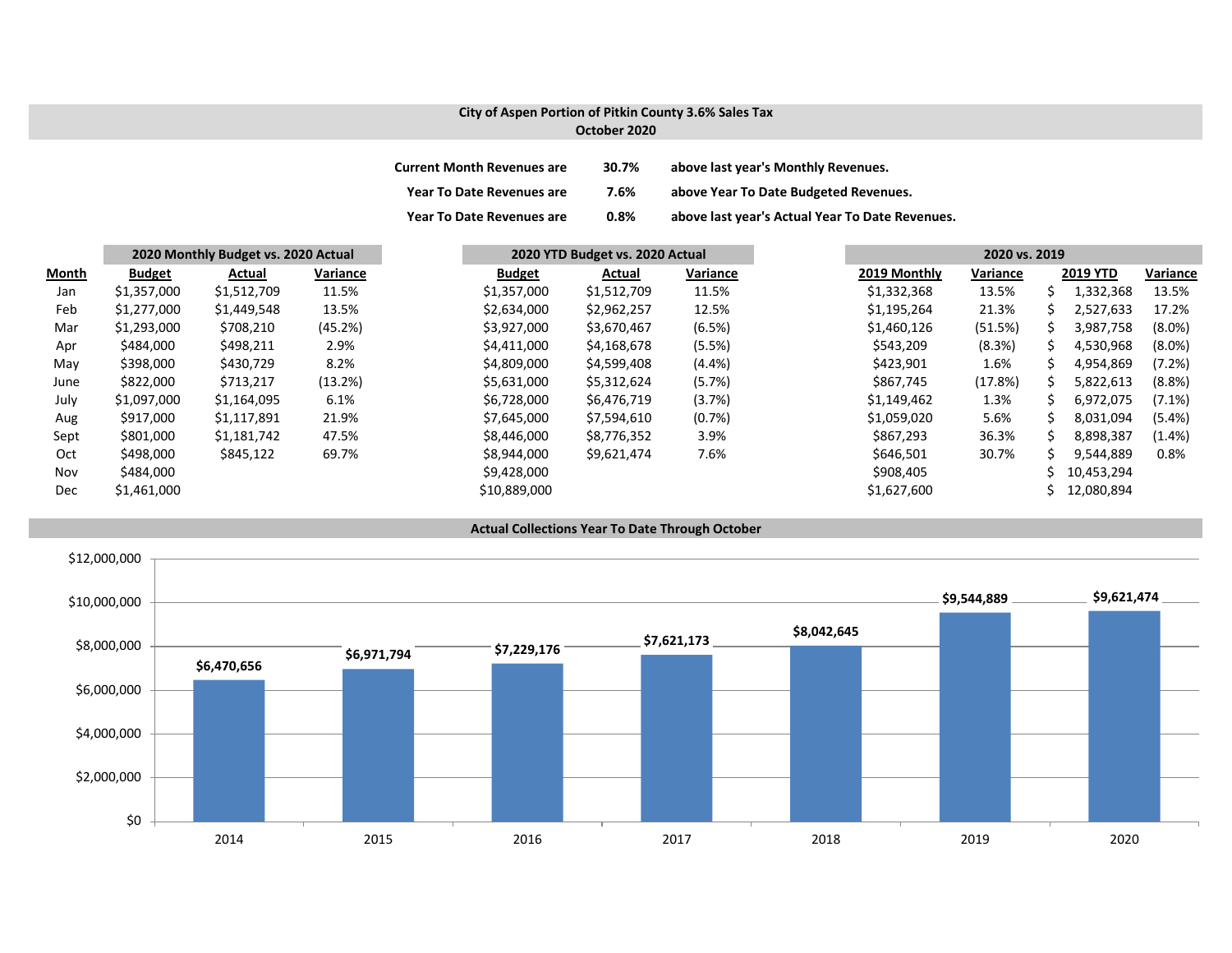### **December 2020 Housing Real Estate Transfer Tax**

| <b>Current Month Revenues are</b> | 155.6% | above last year's Monthly Revenues.             |
|-----------------------------------|--------|-------------------------------------------------|
| <b>Year To Date Revenues are</b>  | 131.2% | above Year To Date Budgeted Revenues.           |
| <b>Year To Date Revenues are</b>  | 108.4% | above last year's Actual Year To Date Revenues. |

|       |               | 2020 Monthly Budget vs. 2020 Actual |          |               | 2020 YTD Budget vs. 2020 Actual |           |  | 2020 vs. 2019 |           |  |
|-------|---------------|-------------------------------------|----------|---------------|---------------------------------|-----------|--|---------------|-----------|--|
| Month | <b>Budget</b> | Actual                              | Variance | <b>Budget</b> | Actual                          | Variance  |  | 2019 Monthly  | Variance  |  |
| Jan   | \$488,100     | \$1,098,343                         | 125.0%   | \$488,100     | \$1,098,343                     | 125.0%    |  | \$1,105,098   | $(0.6\%)$ |  |
| Feb   | \$509,100     | \$496,350                           | (2.5%)   | \$997,200     | \$1,594,693                     | 59.9%     |  | \$204,130     | 143.2%    |  |
| Mar   | \$501,100     | \$598,199                           | 19.4%    | \$1,498,300   | \$2,192,893                     | 46.4%     |  | \$892,017     | (32.9%)   |  |
| Apr   | \$728,800     | \$505,915                           | (30.6%)  | \$2,227,100   | \$2,698,808                     | 21.2%     |  | \$551,428     | (8.3%)    |  |
| May   | \$672,000     | \$110,180                           | (83.6%)  | \$2,899,100   | \$2,808,988                     | $(3.1\%)$ |  | \$813,639     | (86.5%)   |  |
| June  | \$668,900     | \$477,350                           | (28.6%)  | \$3,568,000   | \$3,286,338                     | (7.9%)    |  | \$615,723     | (22.5%)   |  |
| July  | \$488,700     | \$885,546                           | 81.2%    | \$4,056,700   | \$4,171,884                     | 2.8%      |  | \$383,273     | 131.0%    |  |
| Aug   | \$657,900     | \$2,542,417                         | 286.4%   | \$4,714,600   | \$6,714,301                     | 42.4%     |  | \$639,178     | 297.8%    |  |
| Sept  | \$926,800     | \$3,947,332                         | 325.9%   | \$5,641,400   | \$10,661,632                    | 89.0%     |  | \$703,645     | 461.0%    |  |
| Oct   | \$787,000     | \$2,928,865                         | 272.2%   | \$6,428,400   | \$13,590,497                    | 111.4%    |  | \$1,188,651   | 146.4%    |  |
| Nov   | \$531,200     | \$1,717,838                         | 223.4%   | \$6,959,600   | \$15,308,335                    | 120.0%    |  | \$450,783     | 281.1%    |  |
| Dec   | \$647,400     | \$2,281,317                         | 252.4%   | \$7,607,000   | \$17,589,652                    | 131.2%    |  | \$892,700     | 155.6%    |  |